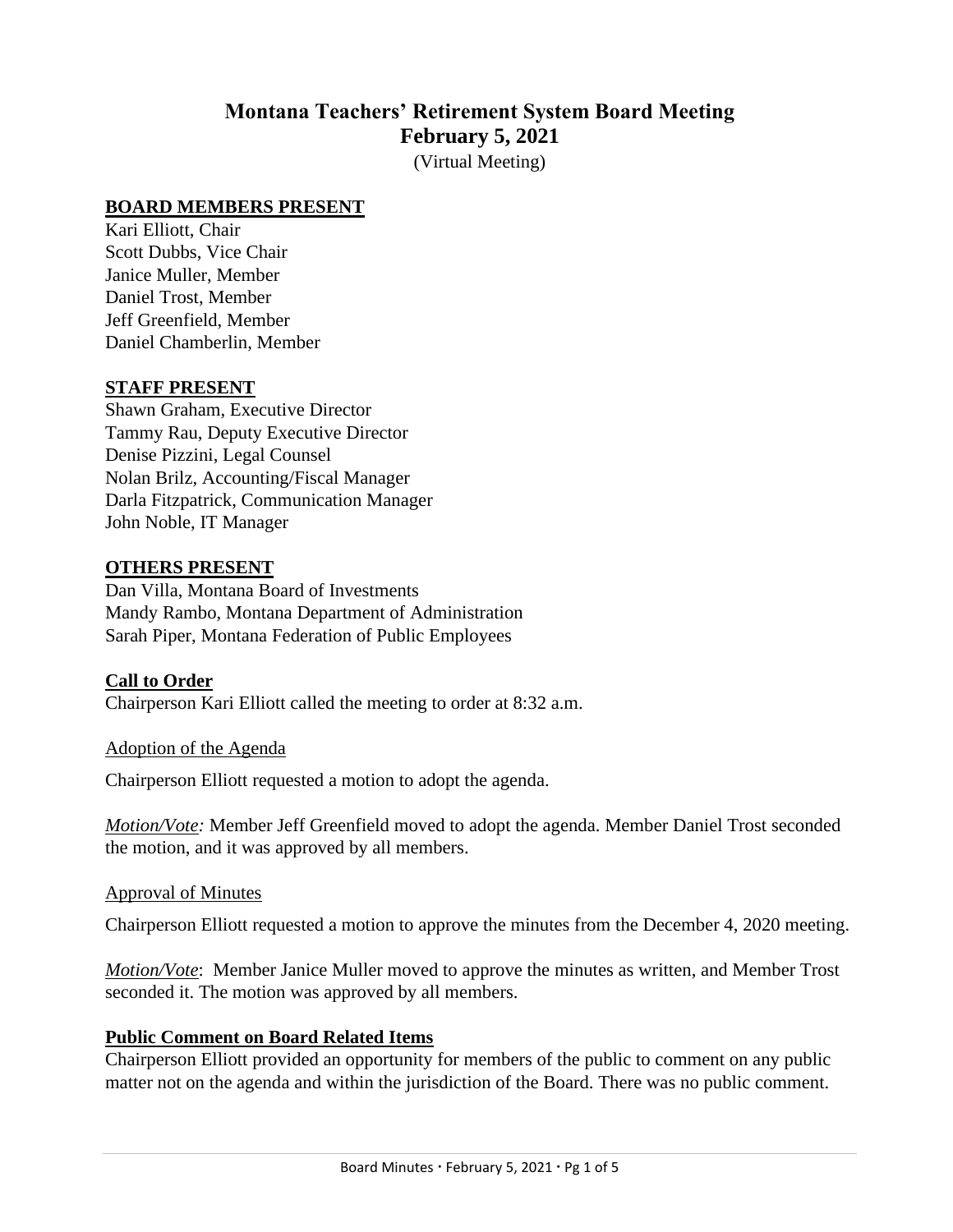## **Executive Director's Report**

#### Executive Summary

TRS Executive Director Shawn Graham reported that seven staff are working in the office full time and the remaining 14 staff continue to work remotely most of the time.

Melissa Goodman was hired to fill the open imaging technician position and is doing well. She came to TRS from State Print and Mail Services, where she held a similar position.

#### Legislation Update

The TRS Housekeeping bill (HB 88) passed the House and has been transmitted to the Senate. The TRS MUS-RP supplemental contribution bill (SB 46), which was tabled in the Senate State Administration committee, is likely dead.

A joint resolution to request an interim study of the pension systems is available in draft form for Board review. Another new bill, HB 323, would provide automatic funding based on the annual TRS valuation. While HB 323 would stabilize funding, it could cause employer contribution rates to fluctuate significantly. A bill seeking to further expand retiree return-to-work provisions also has been submitted. Mr. Graham will meet with the TRS Board Legislative Committee to discuss the TRS Board's position on each of these new bills.

### Public Comment

Sarah Piper of the Montana Federation of Public Employees said MFPE spoke in favor of the proposed pension study bill.

### **IT Manager Report**

John Noble, TRS Information Technology Manager, provided a status on several ongoing IT initiatives to improve system performance and save costs. One project involved TRS's content management system (CMS), which is used for imaging paper documents and maintaining reports, correspondence, and other data electronically. Another project to implement a source code repository was completed in 2020 and has made the TRS software change management process more efficient. TRS also migrated all data in the M-Trust pension management system database from Oracle to Microsoft SQL Server, a change that will result in significant annual savings.

Mr. Noble also described how the Department of Administration and TRS quickly adapted to the COVID-19 shutdown and implemented security measures to allow employees to work remotely with the same level of security and access they would have if working in the TRS office.

#### Public Comment

There was no comment.

### **Administrative Business**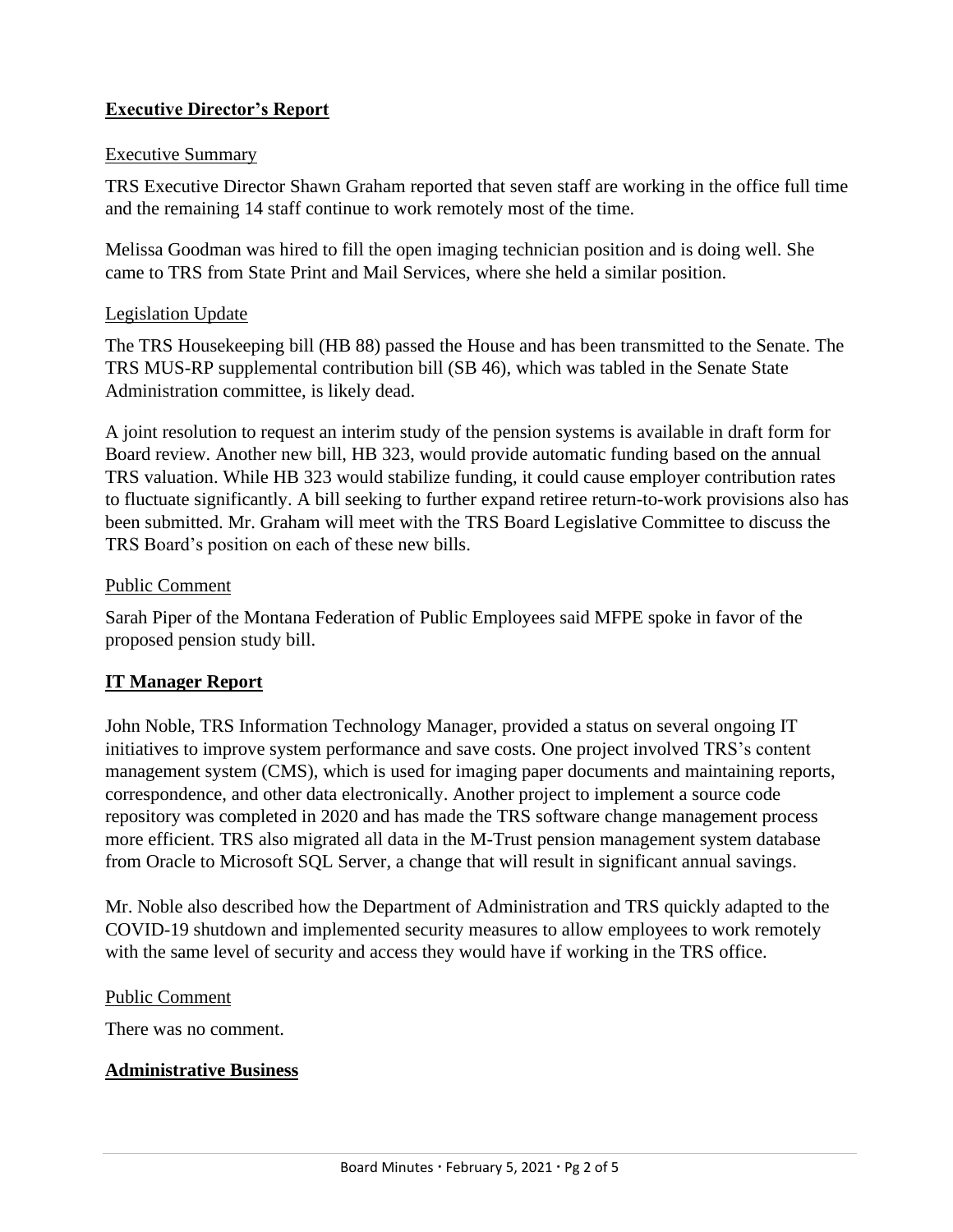## FY 2020 Legislative Audit Report

Nolan Brilz, TRS Fiscal and Accounting Manager, reported that TRS completed the Consolidated Annual Financial Report (CAFR) for Fiscal Year 2020 in December but did not receive the audit report until January. TRS once again received an unmodified opinion on the CAFR.

## **YTD Financial Statements and Budget Reports**

As of December 31, 2020, revenue is up by approximately \$200 million over the same period the previous year due to market gains. Total assets are now over \$4.5 billion. The operating budget currently reflects a surplus of approximately \$200,000 due to software savings as well as lower dayto-day expenses, with most staff working remotely since last March.

## Personnel Committee Report

Chairperson Elliott reviewed the process by which Mr. Graham's performance is reviewed each year. Twelve staff members completed the satisfaction survey and their responses were summarized for anonymity. She and Member Muller said ratings were consistently high overall, and they find staff comments to be especially valuable because they provide a glimpse into Mr. Graham's day-today management of TRS. Other Board members agreed that the evaluation process is thorough and meaningful, and they appreciate Mr. Graham's knowledge and openness to their questions.

### Tentative 2021 Meeting Dates

Scheduled dates are May 7, August 6, October 8, and December 3, 2021. No changes were made.

## Out of State Travel

Mr. Graham explained that the Board typically would approve specific requests for TRS staff and Board members to attend annual conferences, but due to COVID-19, no out-of-state travel is planned for the rest of Fiscal Year 2021 and registration fees for possible virtual attendance are accounted for in the budget. Mr. Graham suggested that travel costs be discussed at the May meeting when the Fiscal Year 2022 budget will be presented. Vice Chair Dubbs agreed; he feels inperson attendance is more valuable as there is more opportunity for discussion and questions.

### Next Meeting Date

The next meeting is Friday, May 7, 2021 and will be held in person if possible.

### Public Comment

There was no comment.

## **Legal Counsel's Report**

### Summary of Legal Issues

Denise Pizzini, TRS Chief Legal Counsel, noted that after the Board issued its final determination in the Thane matter, TRS recalculated Mr. Thane's benefits accordingly. In the Zabrocki matter, TRS has been notified that the Montana Supreme Court has classified the case as a submission on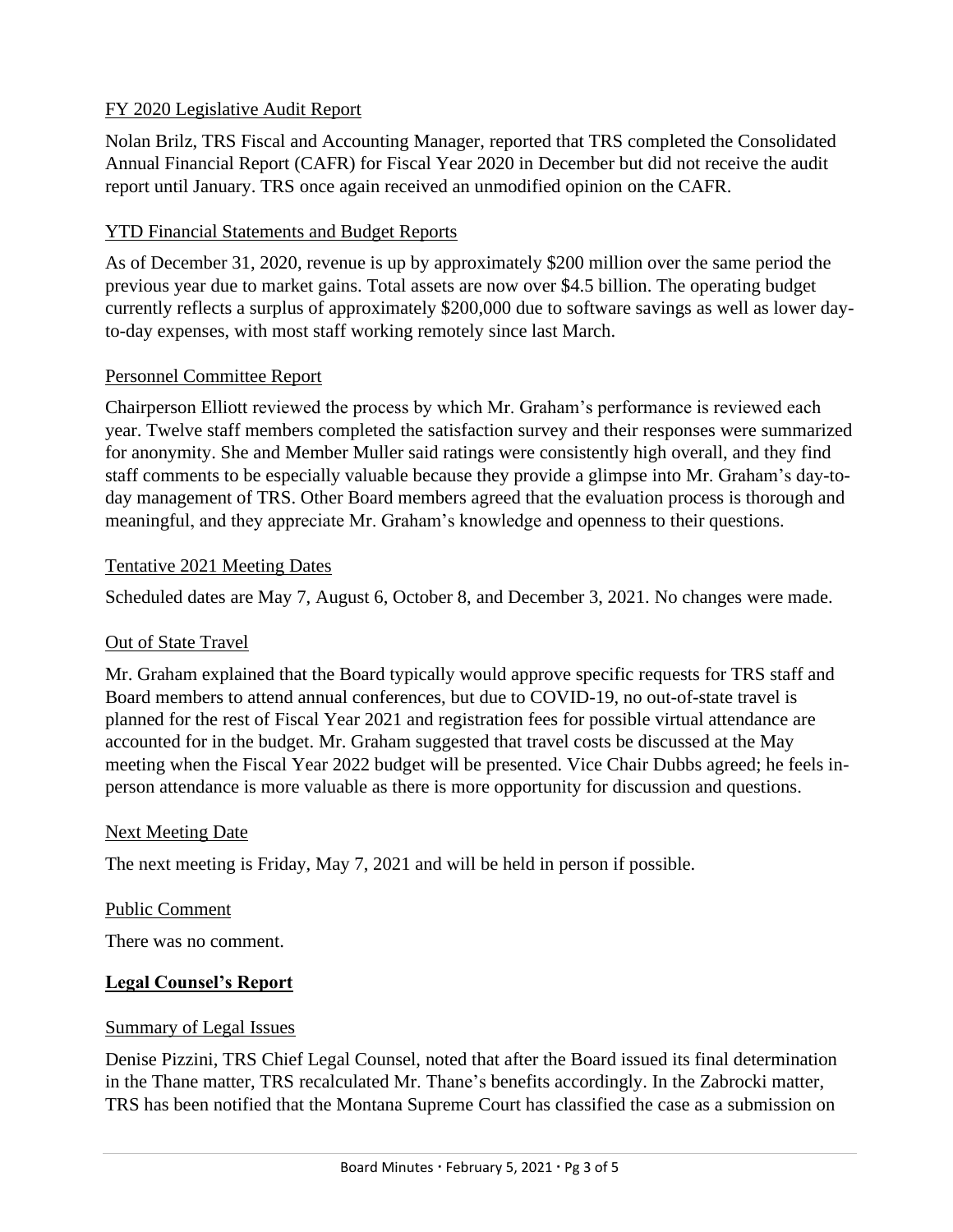briefs to a five-justice panel. Ms. Pizzini expects their order will be issued before the May Board meeting. There are no other pending contested cases.

### Public Comment

There were no comments.

## **Applications and Benefit Adjustments**

### Regular, Survivorship, Adjustments and Corrections

Deputy Executive Director Tammy Rau reported that TRS staff have processed 36 applications for retirement since her last report to the Board.

## **Board Training**

## Privacy and Security of Personal Information

Ms. Pizzini stated there have been no changes to this Board policy since she presented training on this topic last year. She provided a definition of "personal information" and reviewed the ways in which members' personal information is gathered, maintained, used, disclosed, and kept secure by TRS staff, contractors, and vendors.

## **BOI Annual Report**

Dan Villa, Montana Board of Investments Executive Director, presented the BOI's 2020 report to the Board. Last year a change was made to deploy more cash, which allowed investment managers to capitalize on buying opportunities during the market downturn in early 2020. As for past and expected investment performance, the inception-to-date return is strong at 7.91%.

The BOI makes strategic decisions based on a 30-year amortization period rather than focusing on short-term market fluctuations, which could expose TRS to undue risk. As a result, TRS's five-year policy return of 7.7% was above the median of other public and peer systems, while costs remained below peers. Mr. Villa closed by fielding questions from Board members about investment strategies and how the BOI chooses external fund managers.

## Public Comment

Sarah Piper of MFPE appreciated the TRS Board's diligence in monitoring its assets.

## **Long-Range Planning**

## 2019-2021 Commitment Worksheet Update

Mr. Graham discussed progress on objectives listed on the commitment worksheet, many of which have been completed or are well under way. He noted that the strategic planning process will commence again in August and the Board should think about the scope of system enhancements and other high-value initiatives they may wish to consider for the next two-year period.